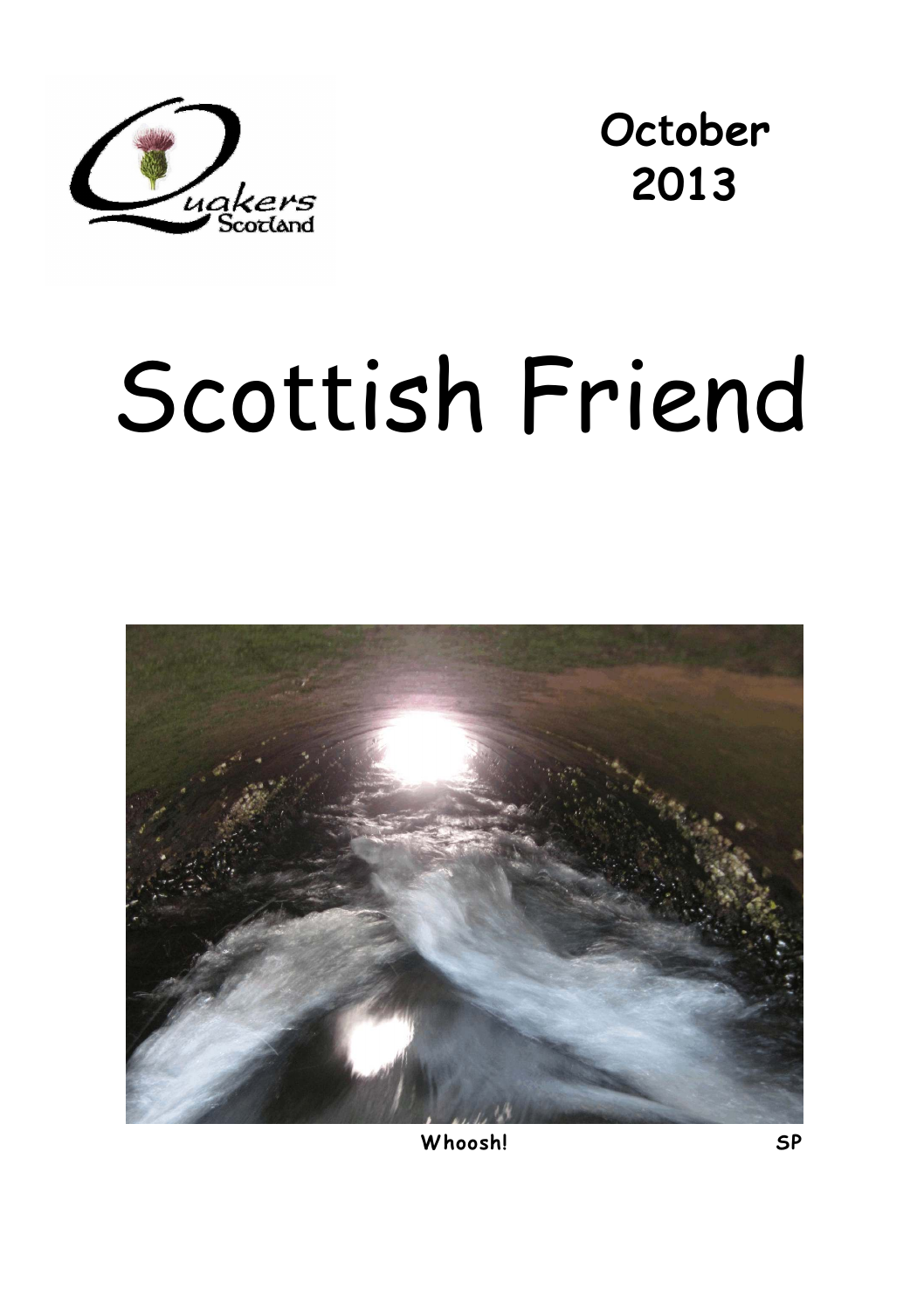| Asylum and Destitution                      | Church and Society - 3 |
|---------------------------------------------|------------------------|
| Meeting for Sufferings                      | Jane Pearn - 7         |
| Clutter                                     | Zem Moffat - 9         |
| Windows to the World                        | Andrew Farrar - 10     |
| Dementia in my Meeting                      | Jan Lethbridge - 12    |
| Trial subscription                          | The Friend - 14        |
| September GM at Perth                       | John Phillips - 16     |
| Directions to Crown Terrace for November GM |                        |
| November GM at Aberdeen                     | Robin Waterston - 20   |

Sheila Peacock took the cover photograph leaning upside-down over the entrance to the culvert - in danger of being swept through with the ebb-tide!

Please send material for next *Scottish Friend* by 25 January to Margaret Peacock, 16 Drumlin Drive, Milngavie, G62 6LN, or [nmjpeacock@yahoo.co.uk.](mailto:nmjpeacock@yahoo.co.uk.)

*Scottish Friend* will be posted on the GM website and can also be emailed directly to you. If you would like an email copy instead of a paper one, please email [scotfriends@gmail.com,](mailto:scotfriends@aol.com,) to let Bronwen Currie know. You are strongly encouraged to do this, in view of escalating postage costs - and of course you get the photographs in colour, as an incentive!

The opinions expressed in this publication are those of the writers and not necessarily the opinions of the Society of Friends in Scotland, Britain or elsewhere.

> Published by Quakers in Scotland, 01496 850 006 quakerscotland.org.uk (British website: quaker.org.uk) Printed on recycled paper by ♻ Print Force, Milngavie, 0141 956 1052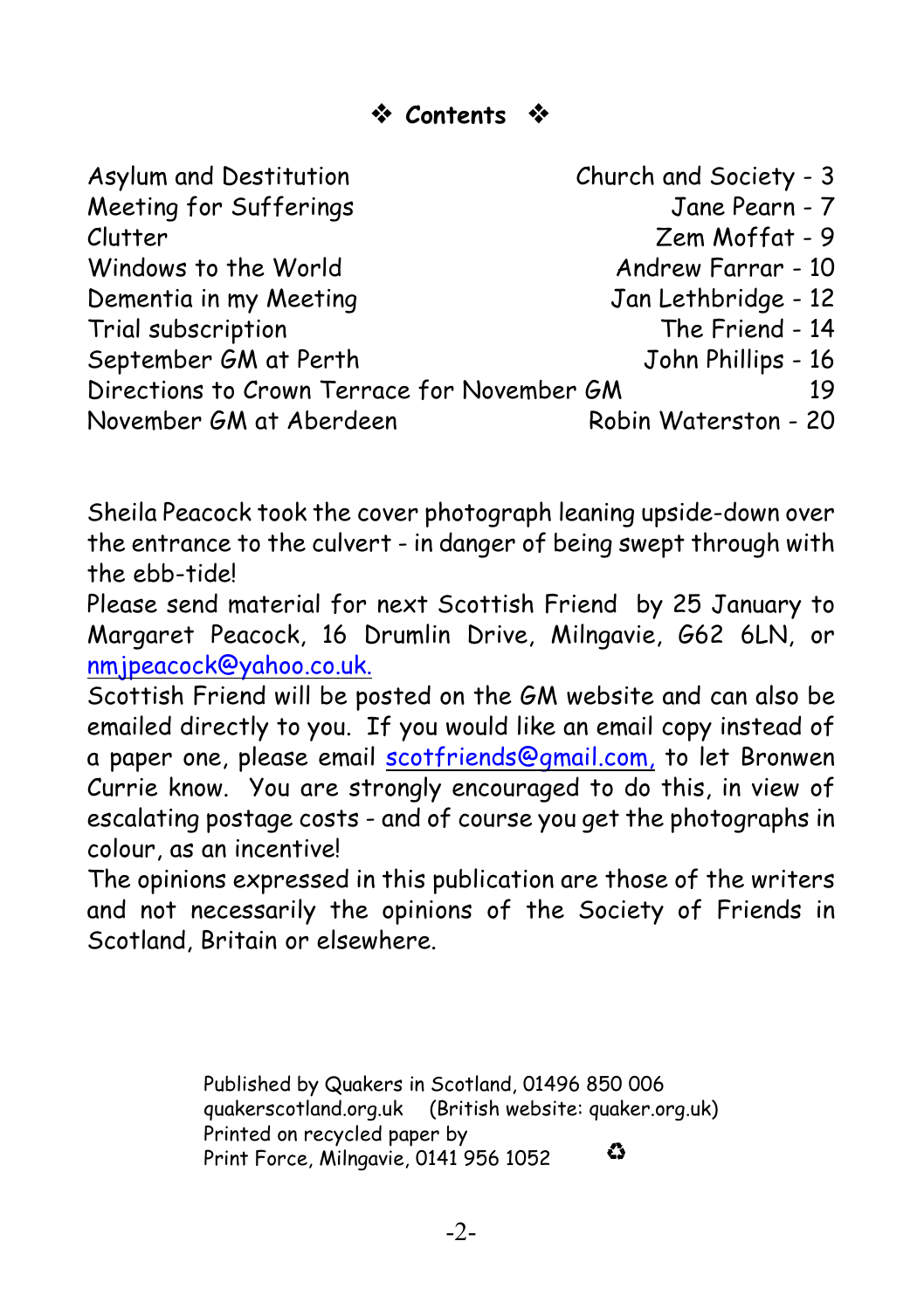**Scottish Churches Asylum and Destitution Task Group** is a project of the Church andSociety Network of Action of Churches Together in Scotland. It has produced a pdf leaflet for distribution in churches. The text is reproduced below, but I can't deal with the pdf photographs. MP

It is available from the website - www.acts-scotland.co.uk Or Tel: 01259 216980 for hard copies.

#### **Who are asylum seekers?!**

Asylum seekers are people who have left their home country because they have been injured, persecuted or threatened and fear for their safety.

Under international law they can seek sanctuary in another country. When they arrive in Britain their asylum claim is assessed by the Government.

#### **Why is there destitution?**

Whilst an asylum seeker is waiting for his or her claim to be assessed they are not allowed to work, are given very limited support and are housed in low-quality accommodation. Sometimes administrative errors or bureaucratic delays during the time a claim is being assessed can leave an individual with no support for days, weeks or even months at a time. The Scottish Refugee Council has identified that there are seven occasions where this can happen during any one particular asylum claim.

If the Government decides that an individual's asylum claim is not genuine the small amount of support that they receive comes to an end and they can become homeless. In some circumstances they are returned to their home country, but sometimes there can be very good reasons why this is not possible, such as if the home country is in civil war; there is no way of getting people from Britain to there; or if the individual does not have any proof of nationality and their country does not recognise them.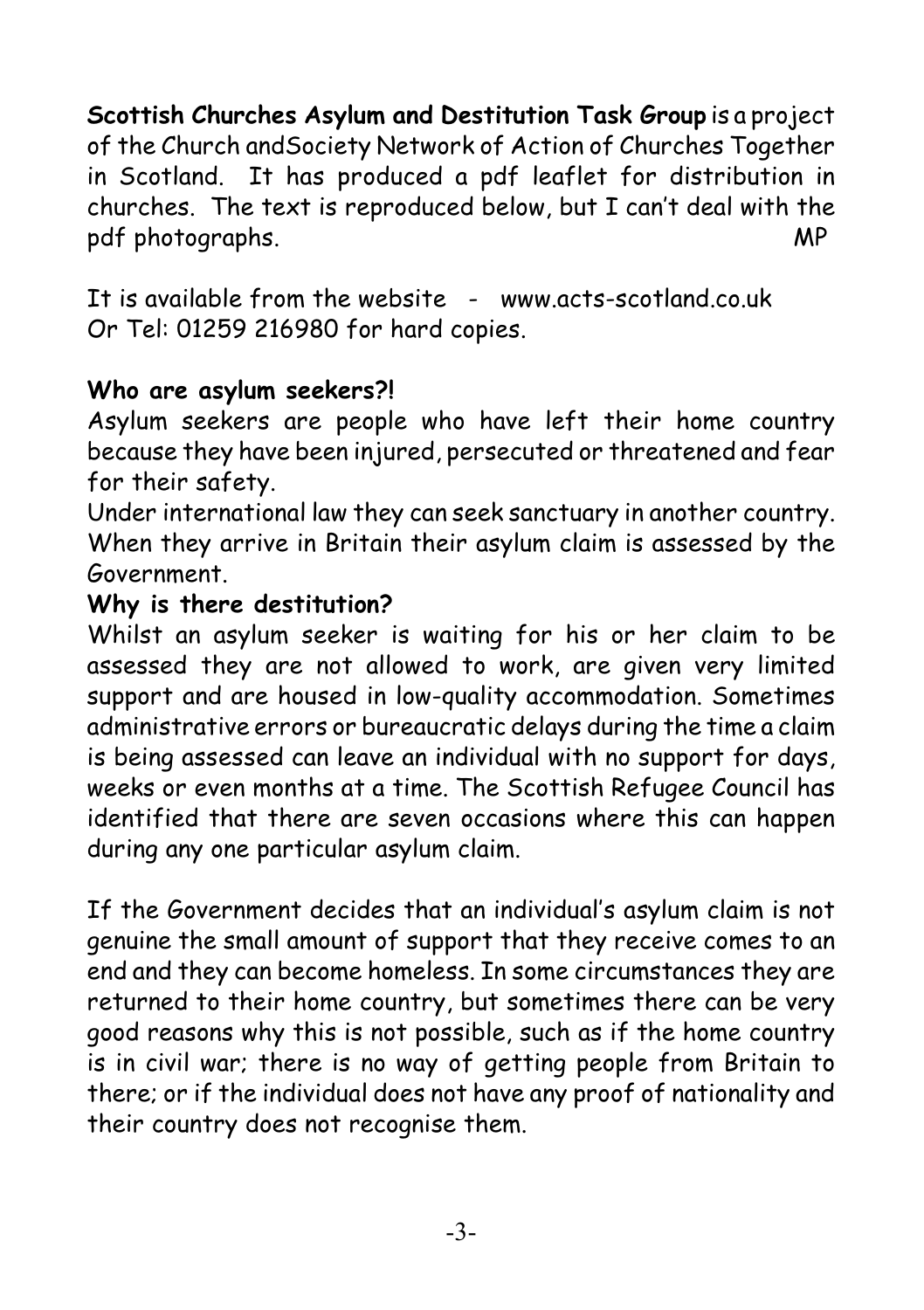#### **Why are Churches concerned?**

The Churches are concerned for the welfare and dignity of vulnerable and marginalised people. Jesus said that his followers would be judged on how they care for the least of God's family; if we give food to those who are hungry, drink to those who are thirsty, clothes to those who are naked, welcome to strangers, care for the sick and if we visit those in prison then it is as if we are doing those things to him.

The Government's obligations are legal – to determine the validity of an asylum claim. However, the Church has a moral and ethical responsibility to ensure that all people are treated with a level of dignity and respect. No one should be abandoned with absolutely no help and no hope. What are Churches doing?

Asylum seekers in Scotland are housed in communities in Glasgow. Glasgow Churches are playing a key role in offering urgent care and support to asylum seekers through grants of money and food; through night shelters for homeless people; for activities such as social gatherings, English classes, and helping people get access to professional advice.

Across Scotland, churches are working to raise awareness of the political issues involved and are encouraging members to write to their elected representatives to try to make the system fairer and to acknowledge the need for support so that no one is left destitute.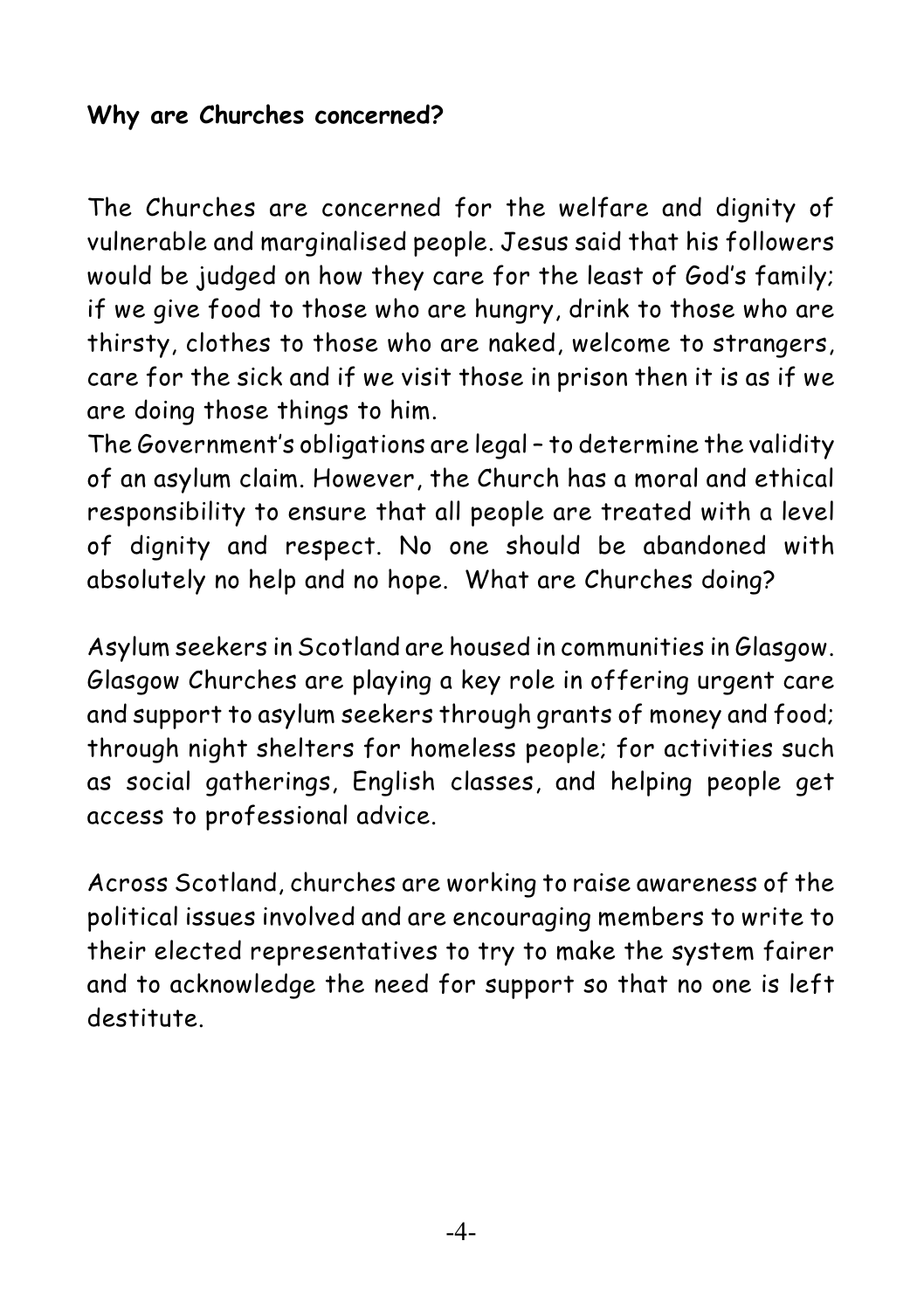#### **Prayers for asylum seekers and ourselves**

*When we see the troubles on our TV screens we cannot be surprised that people flee.*

*Help us to welcome the stranger*

*To provide for the needy*

*To counsel the abused.*

*Make our country a place of refuge and hope*

*Jesus, You knew what it was to be a refugee when your parents fled from Herod*

*You knew what it was to be homeless with nowhere to lay your head You knew what it was to be friendless when those you loved betrayed you*

*You knew what it was to be utterly derelict as you cried from the cross*

*Whatever we suffer You have been there first.*

*Forgive us for doubting you and give us the strength to go on. Amen*

#### **What can I do?**

Write to your elected representatives expressing concern about the plight of destitute asylum seekers and asking that something is done.

Challenge attitudes which treat asylum seekers as less-than-human or that it is somehow not our collective responsibility to seek to care for them.

If you live in an area where asylum seekers are housed, such as Glasgow, think about volunteering time or money to help projects which support asylum seekers, or befriend asylum seekers who are present in your church or community.

If you cannot give practical help consider giving to one of the charities listed on the back page of this leaflet.

Refugee Week takes place in the UK in the middle of June each year. Find out what local events are taking place and see if you and your congregation can take part.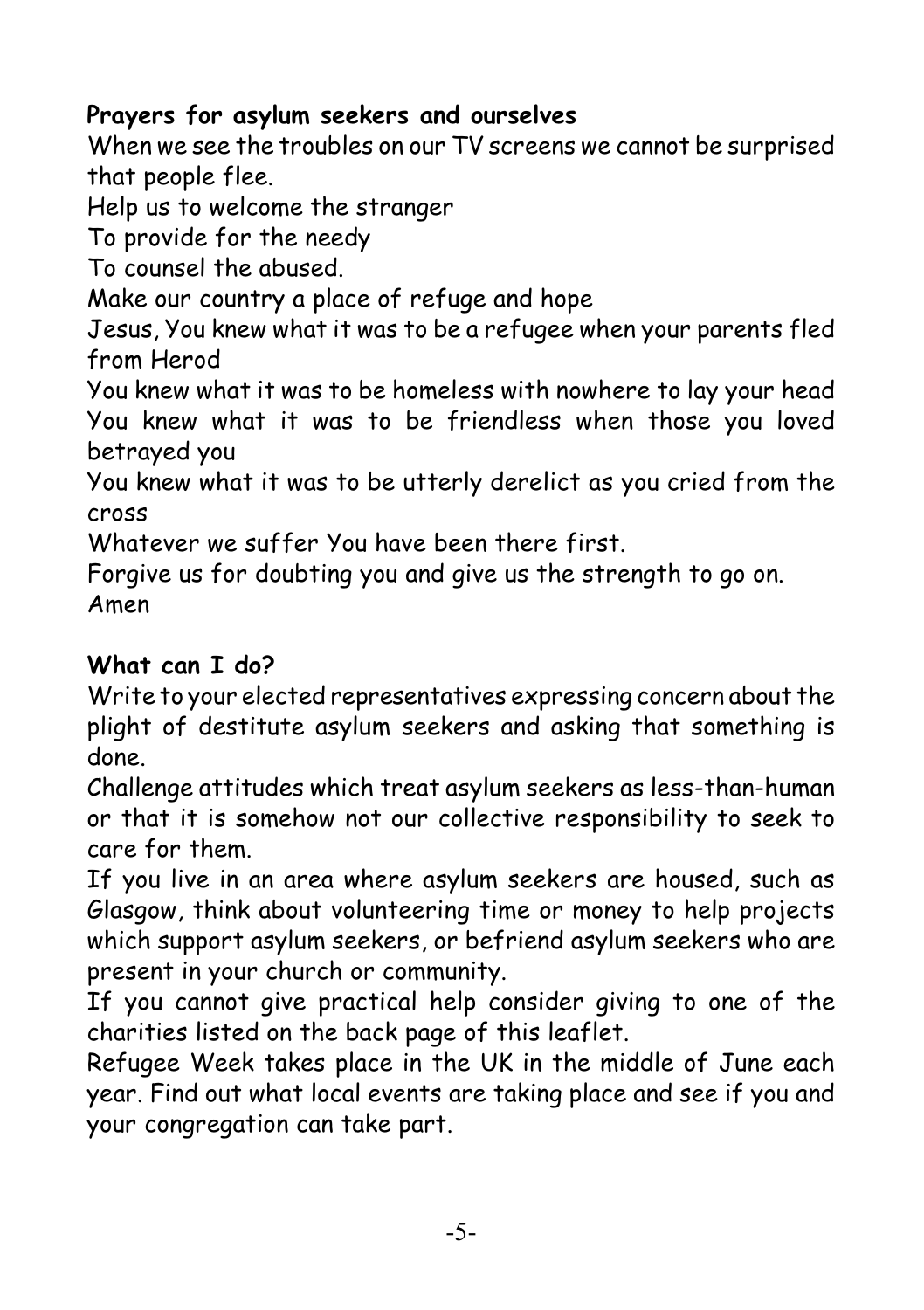#### **Where to obtain further advice, support and information:**

Scottish Refugee Council www.scottishrefugeecouncil.org.uk Tel: 0141 248 Refugee Survival Trust www.rst.org.uk Tel: 0131 243 2660 British Red Cross www.redcross.org.uk Tel: 0844 412 2804 Govan and Craigton Integration www.gcin.org.uk Tel: 0141 445 3718 Unity Centre (Govan) http://unitycentreglasgow.org Tel: 0141 427 7992 Glasgow Destitution Network www.destitutionaction.org.uk Tel: 07961098430 Still Human Still Here campaign http://stillhumanstillhere.wordpress.com Stop Destitution campaign www.stopdestitution.org.uk

Scottish Churches Asylum and Destitution Task Group is a project of the Church and Society Network of Action of Churches Together in Scotland. (ACTS)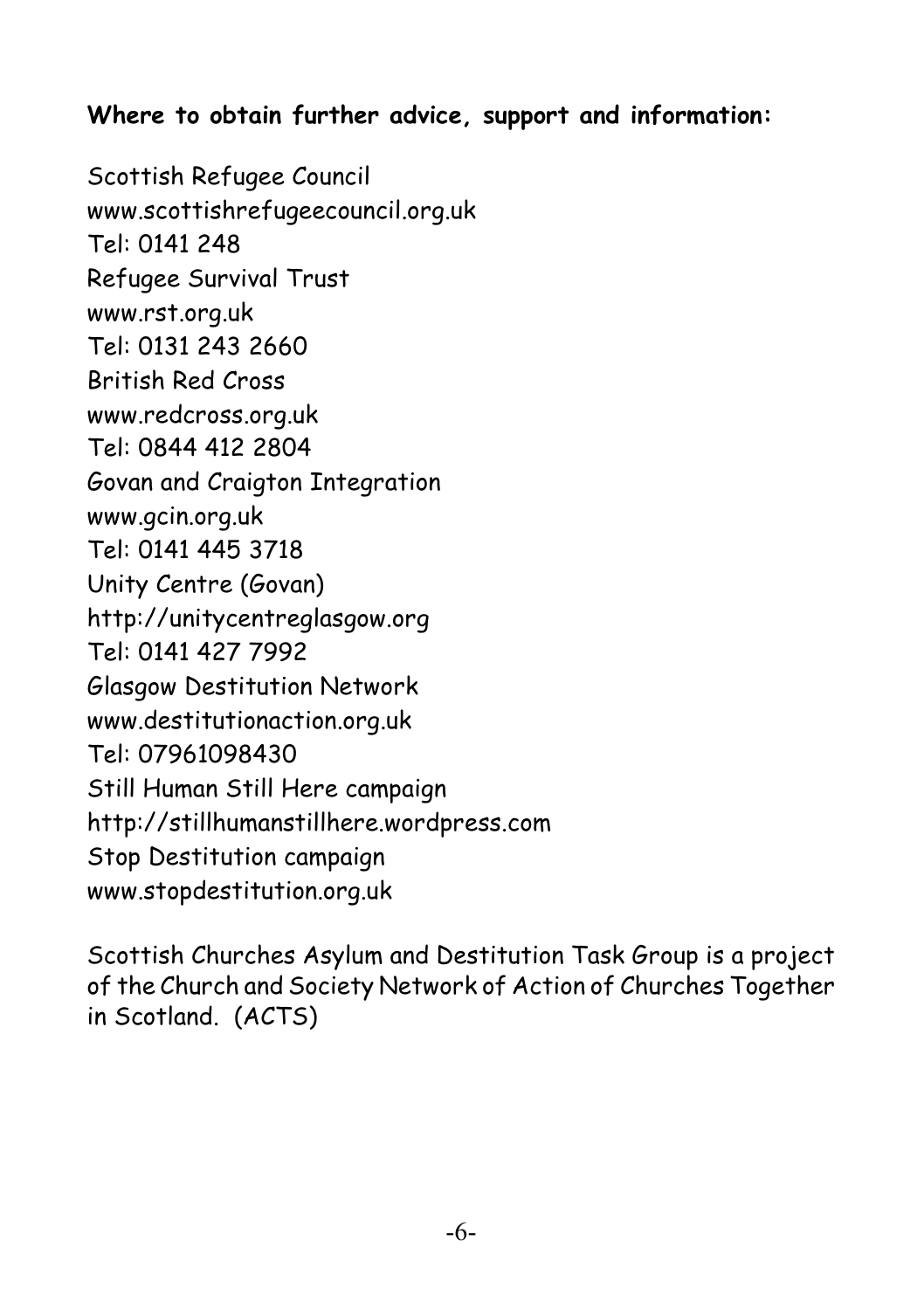#### **Meeting for Sufferings - 5th October 2013 at Friends House Jane Pearn**

Although the phrase 'faithful lives' was mentioned only once, it seemed to me that this was a thread that ran through this meeting. At the start of our time together, we heard section 18.11 from Quaker Faith and Practice, about William Dent and the influence that 'one quiet life' can have. We reflected that we might not be able to change the world immediately, but individual faithfulness matters.

It was encouraging to hear about the work of BYM's own housing charity, Friends Housing Trust. In supporting the provision of safe, secure homes for the vulnerable or those in transition, they facilitate stability, employment, and the ability to contribute to society. Durness in Sutherland has benefited from QHT support in the past two years.

Minutes from Area Meetings suggested that most Friends were supportive of the decision not to extend the boycott of goods originating from settlements to Israel itself, although some wanted stronger action. We gave it more thought, and again discerned that now was not the time to extend the action, and put at risk the work being done. The Ecumenical Accompaniment commitment is being extended: we heard that there are more EAPPIs than UN observers and that the programme is highly valued by others working for peace. EAPPIs now spend some time staying with ordinary Israelis in Haifa: this can be challenging. They also have the chance to meet 18-year old Israeli Army conscripts. There have been several initiatives in local meetings to engage with their local Jewish community, and we listened to the pain of Friends wrestling with the difficulties of dialogue when opposing beliefs are so firmly entrenched. At Yearly Meeting level, meetings continue with the Board of Deputies and Rabbis for Human Rights.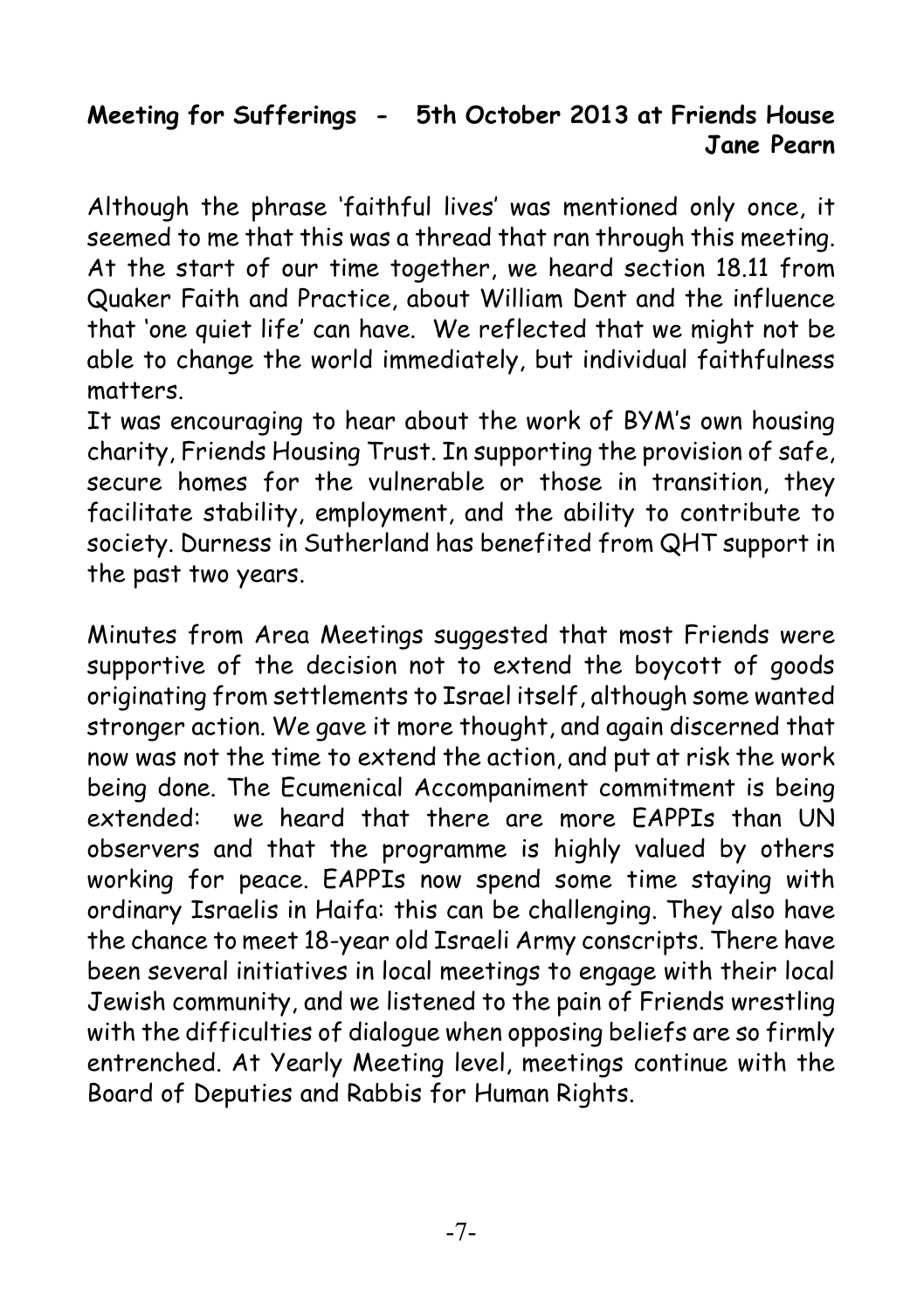We were asked by trustees to give guidance on BYM's minor investment in two fossil fuel companies, both considered to be 'best in field' for least environmentally damaging practices. We were reminded that, whether we like it or not, we all depend on fossil fuels and their products in one form or another. But mindful of our collective and individual commitment to live more lightly on the earth, in particular by reducing our carbon footprint, we felt that to continue the investment would be inconsistent with our witness. We asked trustees to take this minute into account when looking at BYM investments.

Many Friends responded to a survey about welfare cuts, and the actions that their meeting had taken. There were 360 responses, and 58% reported that they were actively engaged in helping those most harmed by the cuts. The themes which most concerned meetings were inequality, housing, and food banks. At last Meeting for Sufferings, QPSW was asked to discern whether there was a single piece of work or project on which we could focus our energies. Helen Drewery reported that although no single project had emerged yet, there was a sense of a groundswell of activity at individual and meeting level, out of which one unifying theme might arise in the future. We heard about Wanstead Friends' initiative in sponsoring the 'Fair Penny' petition on change.org, asking people to sign to say that they would be willing to "pay an extra penny per pound in income tax to protect the most vulnerable from austerity cuts".

I came away reminded that grassroots movements involve planting seeds – and those seeds are our own faithful lives.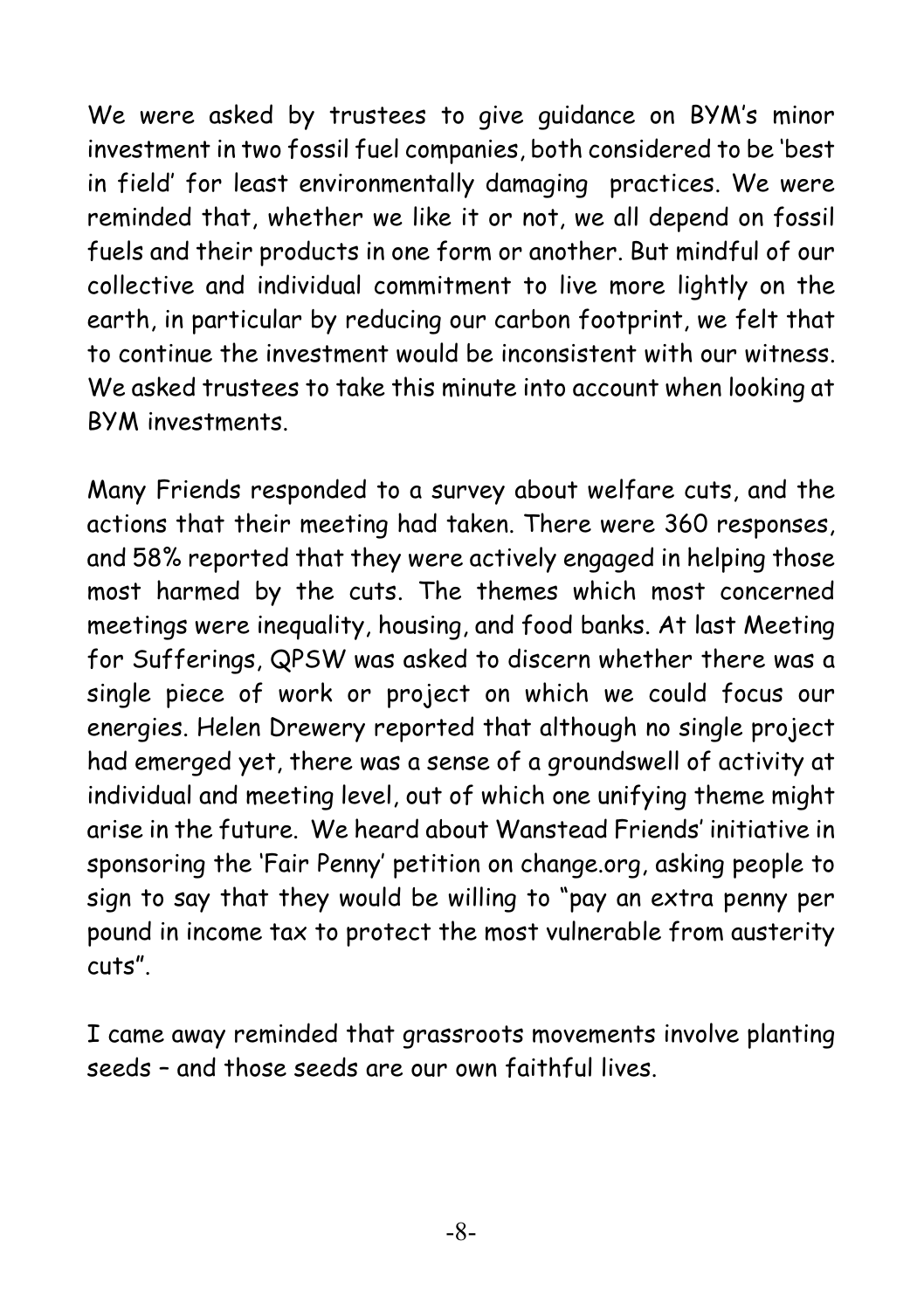much stuff that they can neither physically move nor emotionally let go of; or alternatively it is a busy friend who is not coping with the emails, mail and circulars that arrive unbidden each day, causing their daily rhythm to slow down and them to become depressed; or maybe it is someone whose books, clothes and beloved collections are overwhelming their loved ones, those whom they share space and/or time with. Or maybe this is us.

*Elmbank Meeting House, 1 - 5pm Sunday 1 7th November, 201 3*

The media portrayal of hoarders is often indecent and always distressing. Closer to home, most of us know of someone who is affected by clutter. Maybe it is an elderly friend living alone, who ought to move for health reasons, but can't because they have too

What do our Quaker Testimonies of Peace, Truth, Simplicity, Equality and Sustainability have to say to such sufferings? What Advices and Queries can we draw from our personal experiences? Glasgow Friend and passionate declutterer Zem Moffat invites all to a *Creative Listening* discernment session on Clutter, at Elmbank Meeting House, 1-5 pm on Sunday 17th November, 2013. It will be an afternoon of sharing and mutual learning, out of which she hopes will come some useful advices that can then be circulated to Friends further afield.

If you can and would like to come, please express your interest to Zem (in person, by phone or email) in good time. It falls on the third Sunday of the month, it follows a shared lunch, so it will be good to be aware of numbers!

Furthermore, on Saturday  $16<sup>th</sup>$  November will be one of Zem's *Simply Clear* declutter workshops. These are now running monthly from Elmbank Meeting House, Glasgow. To find out more about these workshops and Zem's other decluttering ventures, simply visit her website [www.insightfulmoves.com](http://www.insightfulmoves.com/) or give her a call 0797 1600301. It's her passion, and she's always more than happy to speak on Clutter! [zem@insightfulmoves.com](mailto:zem@insightfulmoves.com)

#### **Speaking to Clutter Zem Moffat**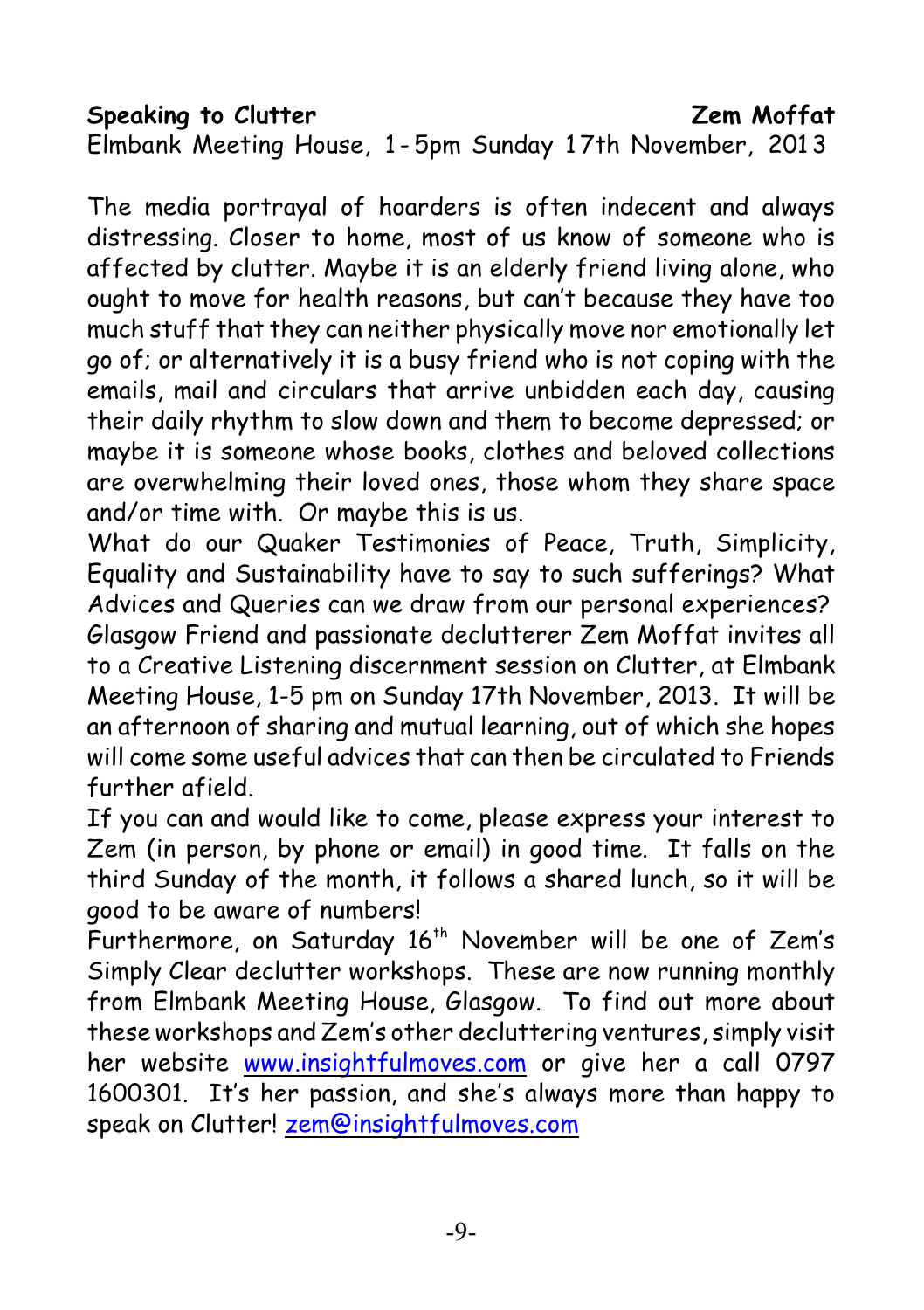

The Windows to the World Appeal of South East Scotland AM is raising money for the replacement of the windows of Meeting Room and Hall of its Edinburgh Meeting House. Many Friends have helped us but we still need a little more. I have some bookmarks for sale at 60 pence each. These have, on one side, a 'Q' and panorama of Edinburgh taken from the Meeting House roof by John Fitzgerald and, on the other, the Meeting House icon and quotation from Quaker Faith and Practice. There is a choice of 7 quotations (given below). You could use them as 'stocking fillers' or with your cards at Christmas. The bookmarks are approximately 17 cm. by 4½ cm. (7 in. by 1¾ in.). bookmarks are approximately 17 cm. by  $4\frac{1}{2}$  cm. (7 in. by  $1\frac{3}{4}$  in.).

I will be bringing them to General Meeting in Aberdeen but to ensure I have sufficient of each quotation please send me your order by 10 November.

| Take heed, dear Friends, to the promptings of love and truth in your hearts. Trust them as the leadings of God whose Light shows us our darkness and brings<br>us to new life.                               | <b>Advices &amp; Queries</b> | (Quaker faith & practice 1.02.1)  |
|--------------------------------------------------------------------------------------------------------------------------------------------------------------------------------------------------------------|------------------------------|-----------------------------------|
| Live adventurously. When choices arise, do you take the way that offers the fullest opportunity for the use of your gifts in the service of God and the<br>community?                                        | <b>Advices &amp; Queries</b> | (Quaker faith & practice 1.02.27) |
| Let your life speak. When decisions have to be made, are you ready to join with others in seeking clearness, asking for God's guidance and offering counsel to<br>one another?                               | <b>Advices &amp; Queries</b> | (Quaker faith & practice 1.02.27) |
| Every stage of our lives offers fresh opportunities. Attend to what love requires of you, which may not be great busyness.                                                                                   | <b>Advices &amp; Queries</b> | (Quaker faith & practice 1.02.28) |
| Be patterns, be examples,  wherever you come, that your carriage and life may preach among all sorts of people; then you will come to walk cheerfully<br>over the world, answering that of God in every one. | George Fox, 1656             | (Quaker faith & practice 19.32)   |
| The produce of the earth is a gift from our gracious creator to the inhabitants, and to impoverish the earth now to support outward greatness appears to be<br>an injury to the succeeding age.              | John Woolman, 1772           | (Quaker Faith & Practice 25.01)   |
| There is a spirit which I feel that delights to do no evil, nor to revenge any wrong, but delights to endure all things, in hope to enjoy its own in the end.                                                | James Nayler, 1660           | (Quaker faith & practice 19.12)   |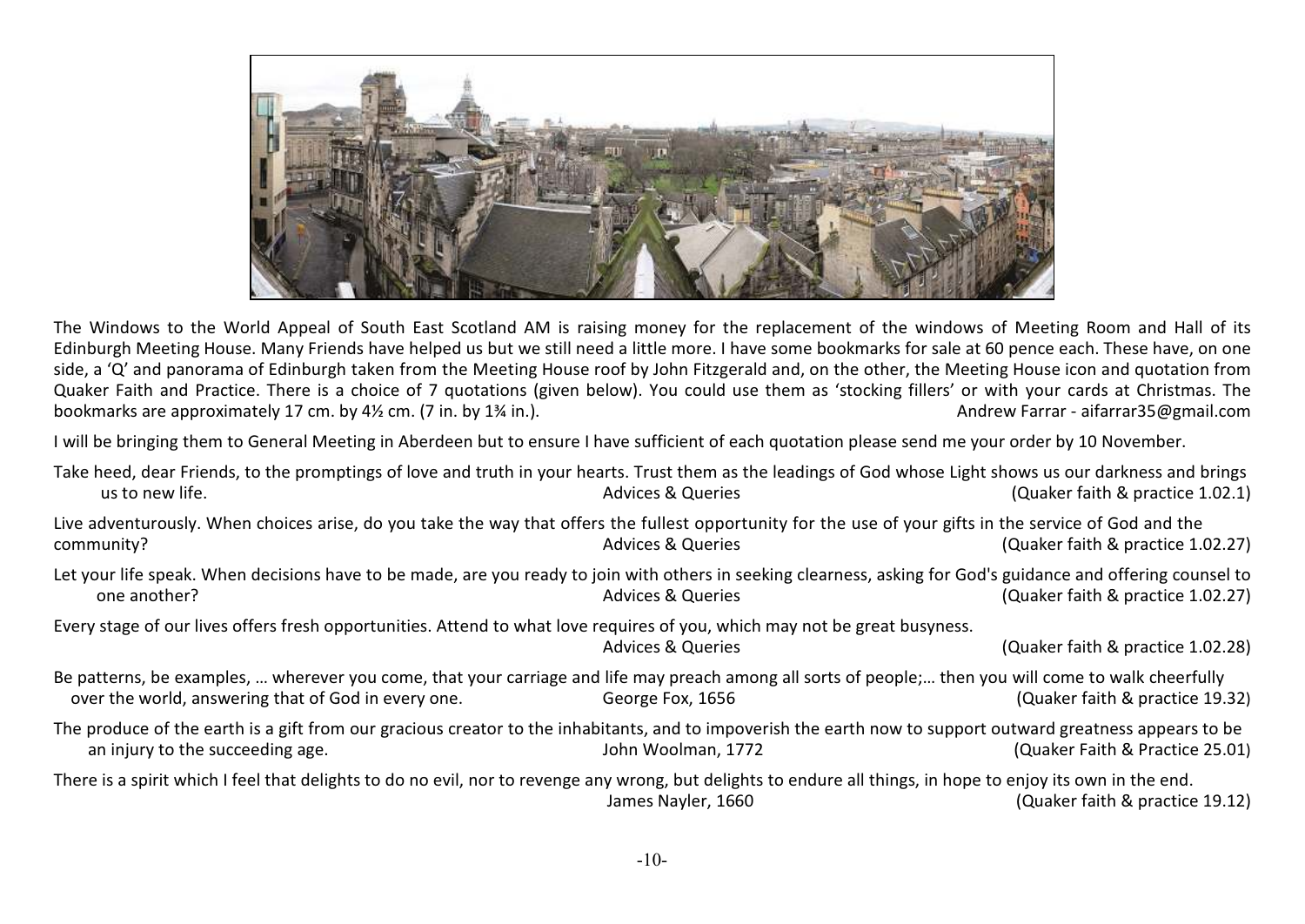In the printed version pages 10 and 11 are a centre spread. This spare page compensates for the shrinkage of page 10 in a booklet.

To fill this space, here is an advance printing of an article by Roger Quinn which I could not fit into the constraint of multiples of 4 pages - a pity because it is timely in view of our current discussions of revision. It will appear in the February printing.

#### **QUAKER LIFE AND PRACTICE - (Formerly Christian Experience) - Review by Roger H. Quinn**

In his article in Friends' Quarterly (Issue 1 2013) Ross Chapman, an Ulster Friend, describes the long ans often painful gestation period of this book, the latest edition of Christian discipline as practised by Friends within Ireland yearly Meeting.

This week with its spectrum of rainbow colours on its cover, is a celebration of the wide diversity of thought among Irish Friends today.

Here is a cornucopia of distilled Christian Quaker wisdom from the past to the present day. It embraces contributions from "all continents and islands" where Friends met in worship. Read the Christian ministry of the doyen of Irish Quakers Victor Bewley, add to that the shrewd observations of C Winifred Lamb together with many other ministries of great weight, and you have a book that deserves to be on the table of every Meeting for Worship.

Word cannot do justice to express the gratitude one feels tpwards the Review Committee, whose work over the fourteen-year period from conception to birth made what was "humanly impossible" divinely possible.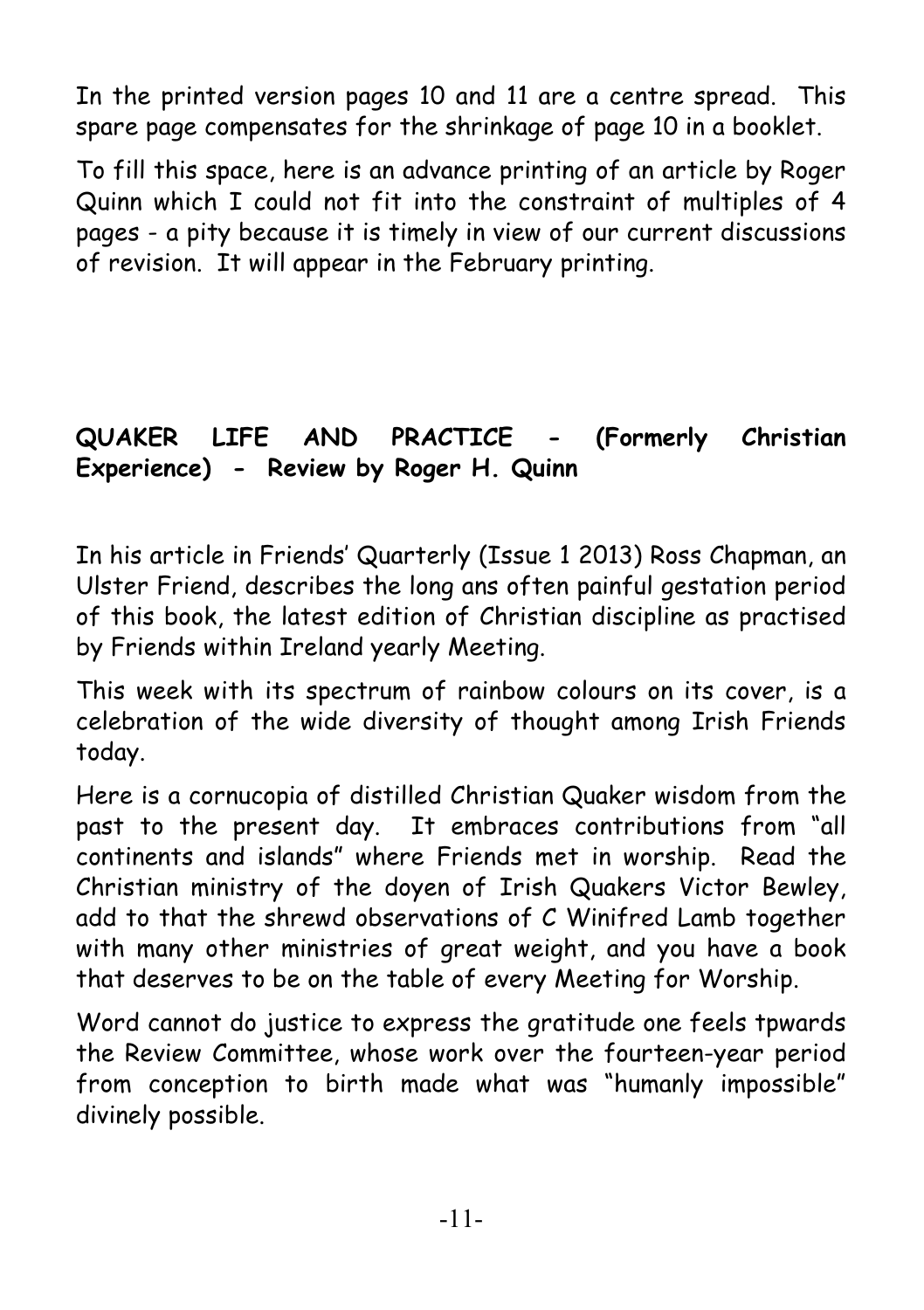Thank you Constance M Tonge for bringing the issue of dementia to our attention, and describing how Meetings might best support and care for those who have it. Given the demographic composition of the average meeting, this is a development which we are likely to encounter increasingly in the future.

Dumfries Meeting welcomed my mother when she came to live with us – her dementia having become incompatible with independent living. She was a 'high' Anglican, and we went regularly to a midweek service at Dumfries Episcopal church, but on Sundays she attended Meeting for Worship.

Mum retained her basic sociability and liked that others wanted to see her and talk with her. It wasn't obvious to me that friends behaved any differently towards her than they would any other visitor or newcomer. Most greeted her warmly, some would speak to her, some sit with her over a cuppa, others not. Some shared with me their views and opinions about dementia, and how those afflicted with it should be treated and cared for, others kept their attitudes to themselves. Some of these comments were helpful, others less so. It was ever thus.

Prior to the development of her dementia, I don't remember that Mum had come to Meeting for Worship with us on her visits – she lived 300 miles away. But she certainly quickly absorbed the procedure of meeting and observed the silence. However, one Sunday morning , it became apparent that she was planning to minister, and to my great shame I discouraged her. I regretted this almost immediately, and longed for the circumstances to be repeated. Thankfully, in due course, they were, and so it was that on another Sunday Mum spoke the words of the first verse of the well-known hymn, The Old Rugged Cross. Later on one friend said how grateful they were to hear those words "….. in this place". Another told how she had felt when Mum had paused, as if struggling to remember the next word.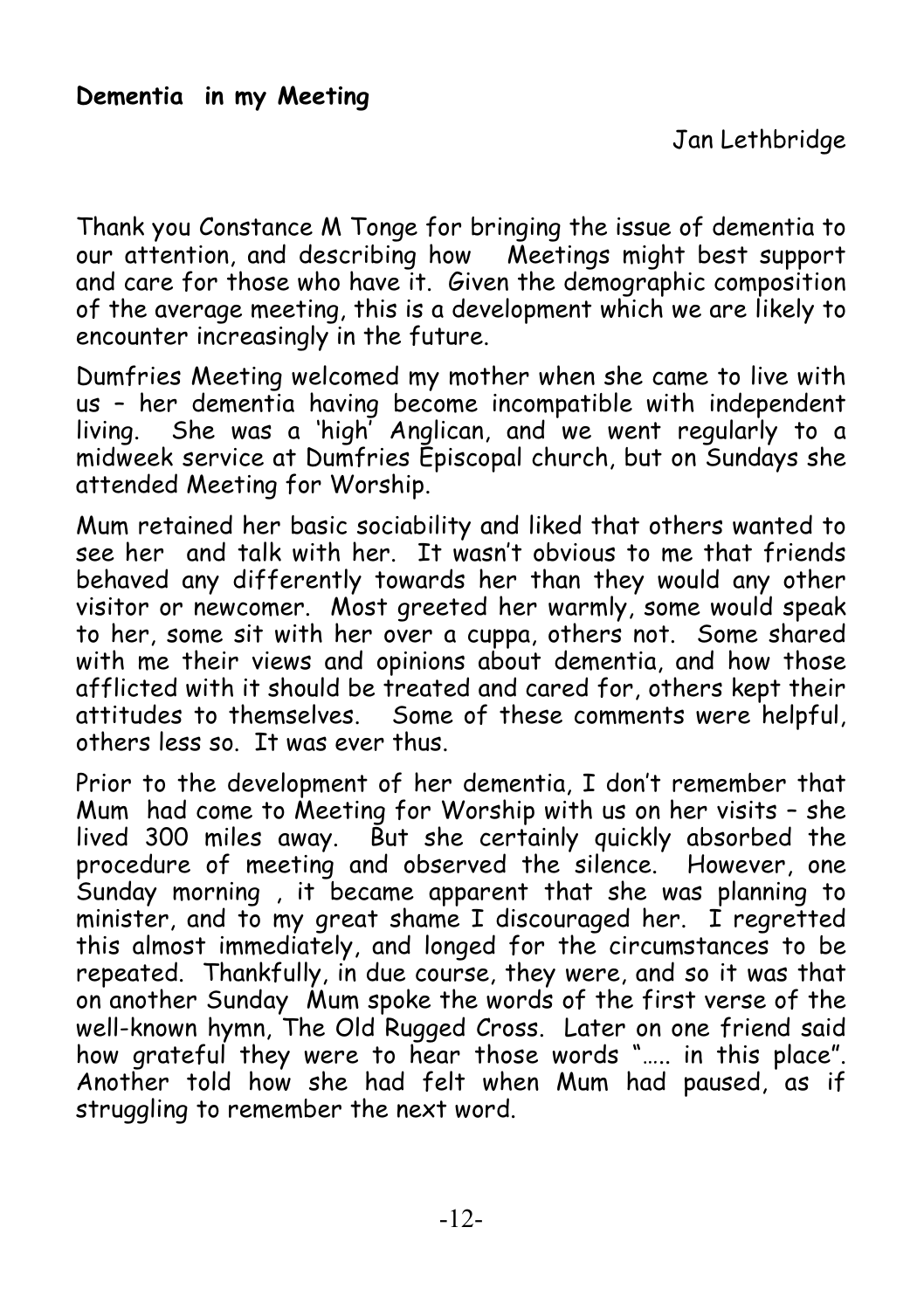This friend had known the next word and longed for it to come to Mum, which in fact it did. For me this was a precious moment of bonding , and showed the depth of caring that was present.

I'm not a person who often gives advice, and probably don't take it either! But the best advice I had, early on in my encounter with dementia, was that "You (carer, partner or whatever) cannot win!". Those few words cover an awful lot, and if you can accept that then the relationship can be much less stressful. Of course, some of us are much more laid back than others, and less controlling. So much depends on personalities and the previous nature of the relationship with the person who has dementia. Yes, I agree with Constance, for me Mum was still there, until the very end. But she was my mother, not my spouse. It is a totally different love. I had not, subconsciously, chosen her for certain qualities she no longer possessed. So I think we must respect those who do feel they have already lost the person with dementia. We, who value experience above all else, must accept the validity of their experience for them, and I have met it many times and usually between spouses.

I would also agree about visiting – do if you can, a very short visit is infinitely better than none at all. My mum spent the last 18 months of her life in a care home's special unit. Some from Meeting visited her there and sent cards too when visits were impossible. One friend crocheted a little blanket for her, in 'her' colours. And when Mum died, some from Meeting joined the small memorial gathering that we held at the home – the funeral having taken place in Mum's old home town. We shared thoughts, listened to music that was important to Mum, including of course The Old Rugged Cross, placed a ribbon on the home's memory tree, and shared some of the Mr Kiplings cakes that had featured so prominently in her diet! The small things matter so much. And I so love the quote from the late Humphrey Lyttleton, whose own wife had dementia. They had used to listen to music and 'dance' holding hands and swaying alongside each other in chairs: "Life", he said, "finds its own level."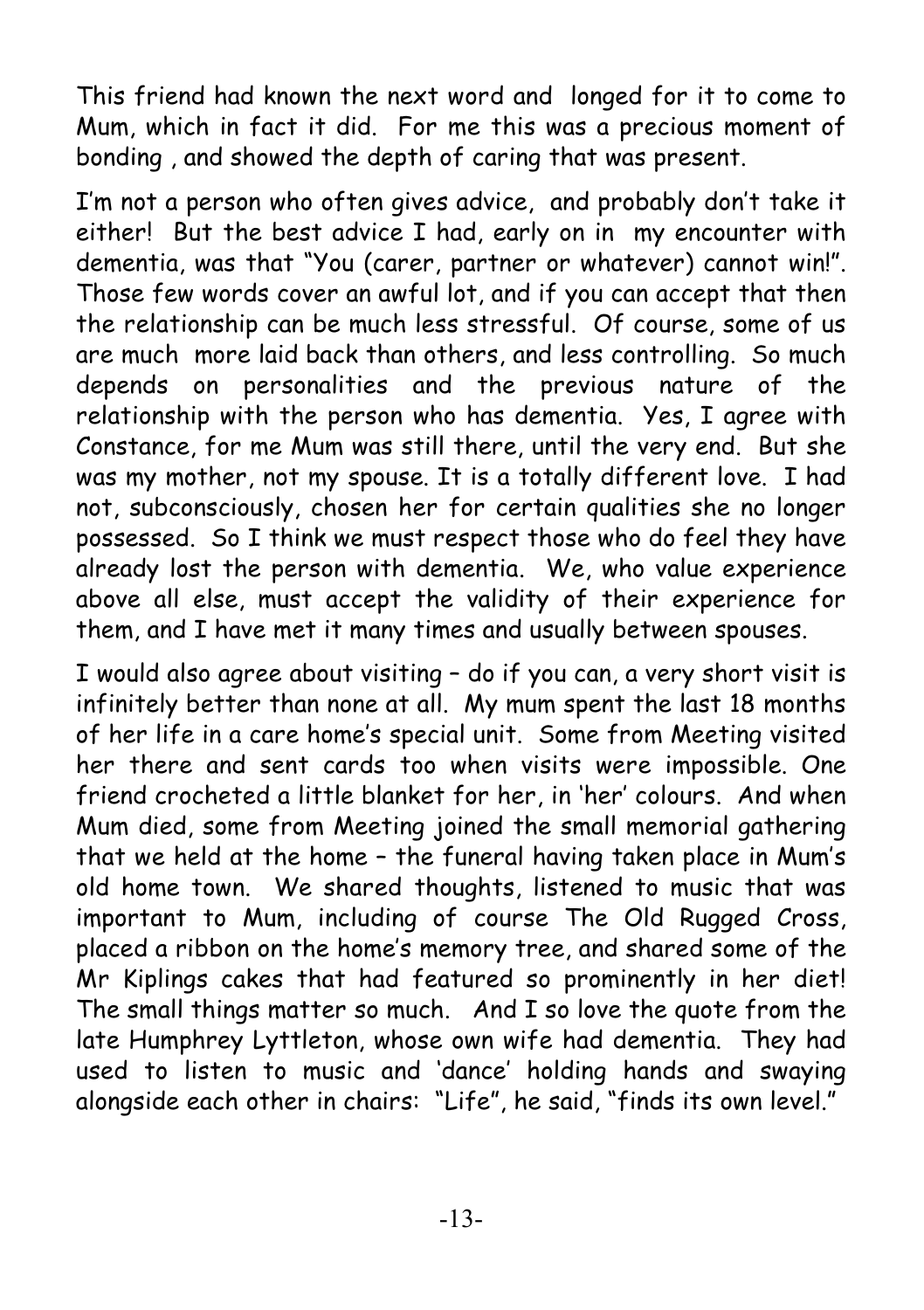# **Try** *the Friend* **for free!**

Each week *the Friend* offers a unique collection of Quaker news, insight and inspiration, from Britain and around the world. Some say it's like receiving a little bit of Meeting for Worship through the letterbox each Thursday. Our aim is to serve the Religious Society of Friends with a vibrant magazine, engaging with everyone in the Quaker world.

We would like to offer you a free eight-week trial subscription, so you can see for yourself just what we offer. Simply return the coupon below.

We will send you your own copy of *the Friend* for you to enjoy and savour.

*We hope you will join us as a regular subscriber at only £6. 50 a month.*

*Look at what our subscribers are saying about* **the Friend**

*• "*The Friend*...continues to inform, delight, amuse and occasionally to challenge or exasperate - thank you."*

*• "...an invaluable means of keeping in touch, and of sharing with others...things that matter to us."*

*• "I am filled with admiration for the content to which I can relate, and delighted by the profile it gives..."*

*• "Now I have had* [the Friend] *for nearly eight weeks I would not want to be without it."*

*Don't delay, return this coupon today!*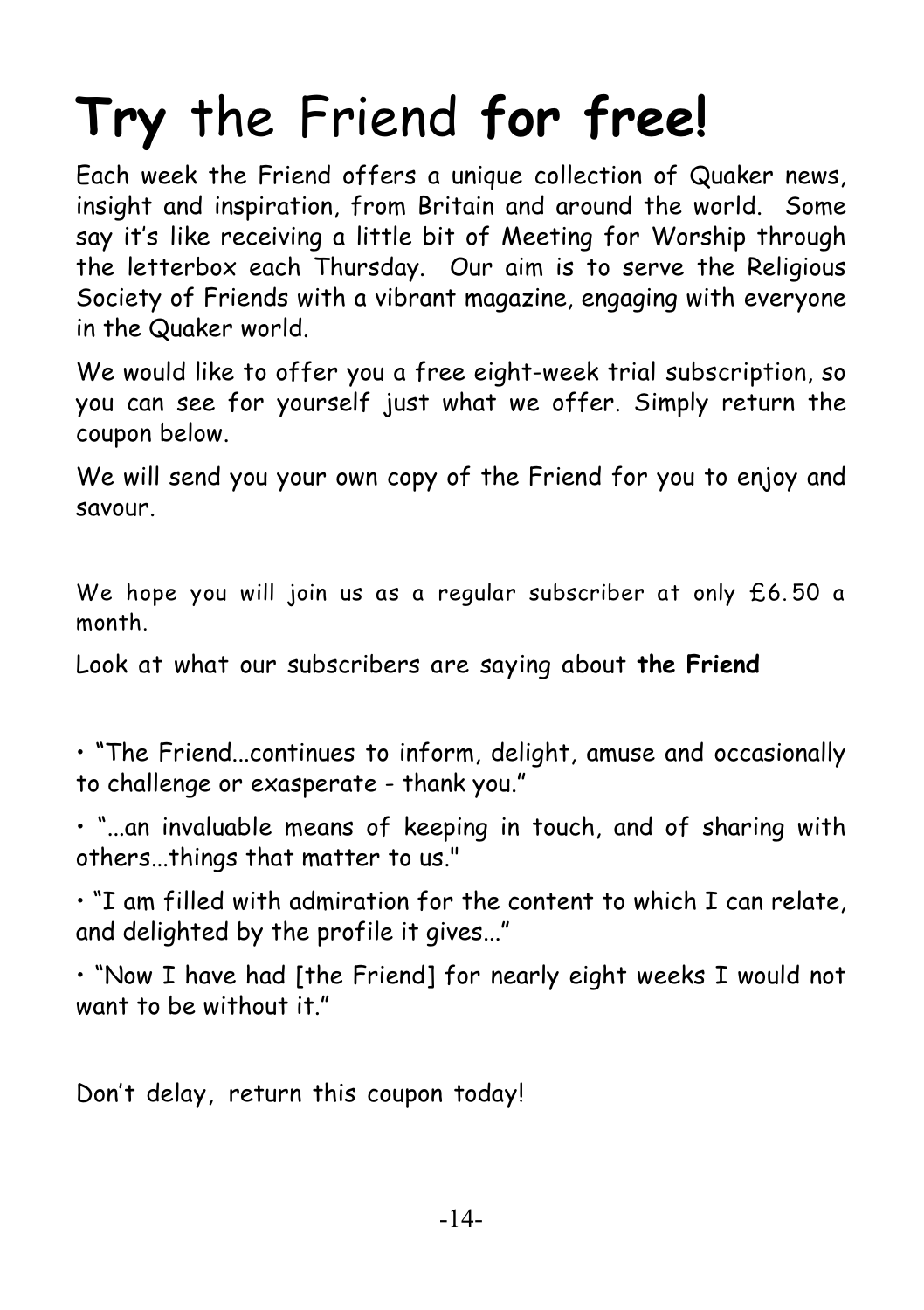*Please send me a free eight- week trial subscription to the Friend*

Name...................................................................................................................... Address.................................................................................................................

.................................................................................Postcode..............................

Email (should you wish to take an internet subscription in the future):

................................................................................................................................

Daytime telephone (for queries only).............................................................

**Return to: Penny Dunn, The Friend, 173 Euston Road, London NW1 2BJ**

UK offer only, expires 31 December 2013. The Friend is a charity, reg. no. 211649.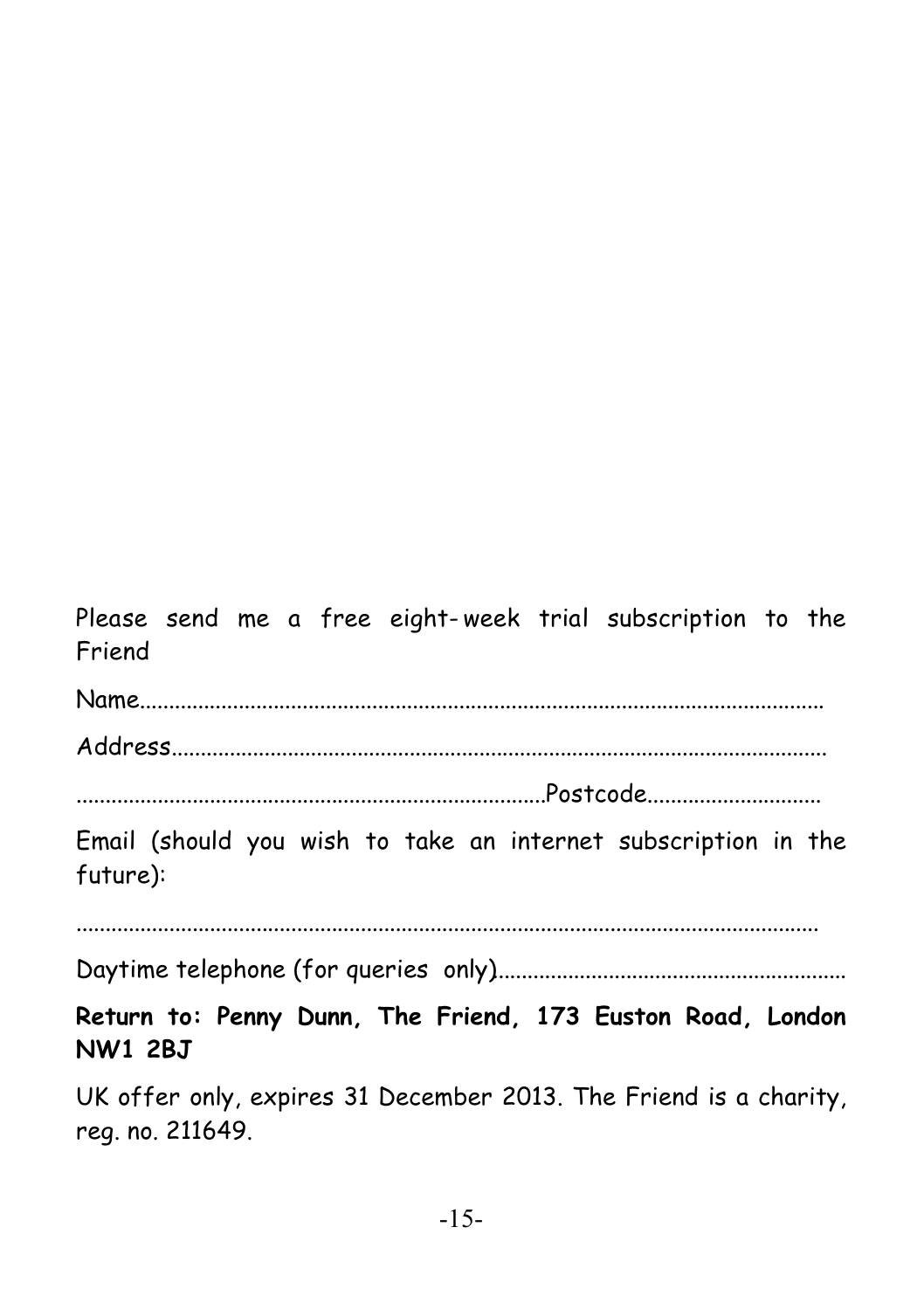### **GENERAL MEETING FOR SCOTLAND - Perth, 7<sup>th</sup> September John Phillips**

We were given a warm welcome by Perth Friends when we gathered for General Meeting on Saturday  $7<sup>th</sup>$  September. The meeting started with a moving period of worship in which we received ministry concerning feelings of bereavement, and the value of shared silence in helping us at life's most difficult times.

Brian Bowes reported to us about ecumenical initiatives for an alternative commemoration of the centenary of the onset of the First World War in 2014. In Scotland there are no memorials to the service of conscientious objectors during the conflict.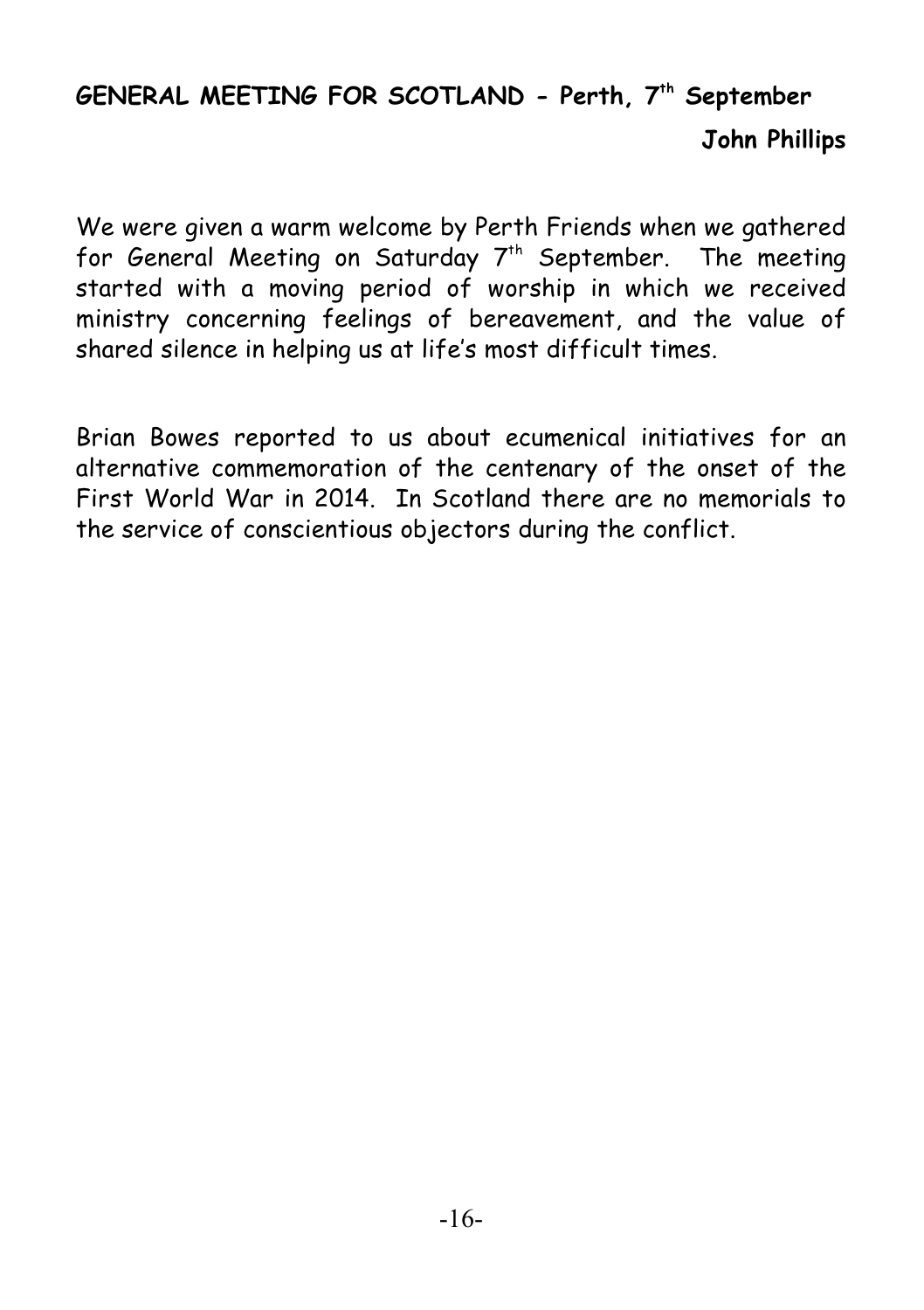Northern Friends Peace Board has prepared a pack for use in schools as the commemoration starting in August next year approaches, and Quakers might arrange visits to local schools to help pupils to focus on peace issues. We considered whether we might wish to mark the centenary within our own area meetings; an appropriate occasion might coincide with the gathering of Commonwealth leaders in Glasgow in connection with the Commonwealth Games, when a service is planned in Glasgow Cathedral on  $4<sup>th</sup>$  August.

We heard reflections from Jan Lethbridge arising from a conference at Woodbrooke about inter-faith relationships. Quite a lot of Friends take part in various inter-church initiatives, but fewer of these have an inter-faith dimension.

Our parliamentary liaison function group has prepared a letter concerning our opposition to the renewal of Trident. This will be sent out to MSPs and Scottish MPs in the middle of September. It will be available on the GM website and Friends are welcome to refer to it when making contact with their own representatives. In a similar vein we heard about the Quaker public statement on the Syrian crisis, which has given rise to over fifteen short comments by Friends on local radio stations.

53 teenagers and 16 helpers had attended the annual Summer Shindig held at Ackworth School in August. The theme was "Who Decides?" and Bronwen Currie told us of the discussions and about the moving meetings for worship that took place during the course of the gathering. There had been an early-summer gathering for newcomers to the Shindig, and she and Madeleine Harding are now thinking about the possibility of arranging a GM Family Gathering next summer to help possible attendees to get to know each other. Any thoughts about this idea? Please do get in touch with Bronwen or Madeleine.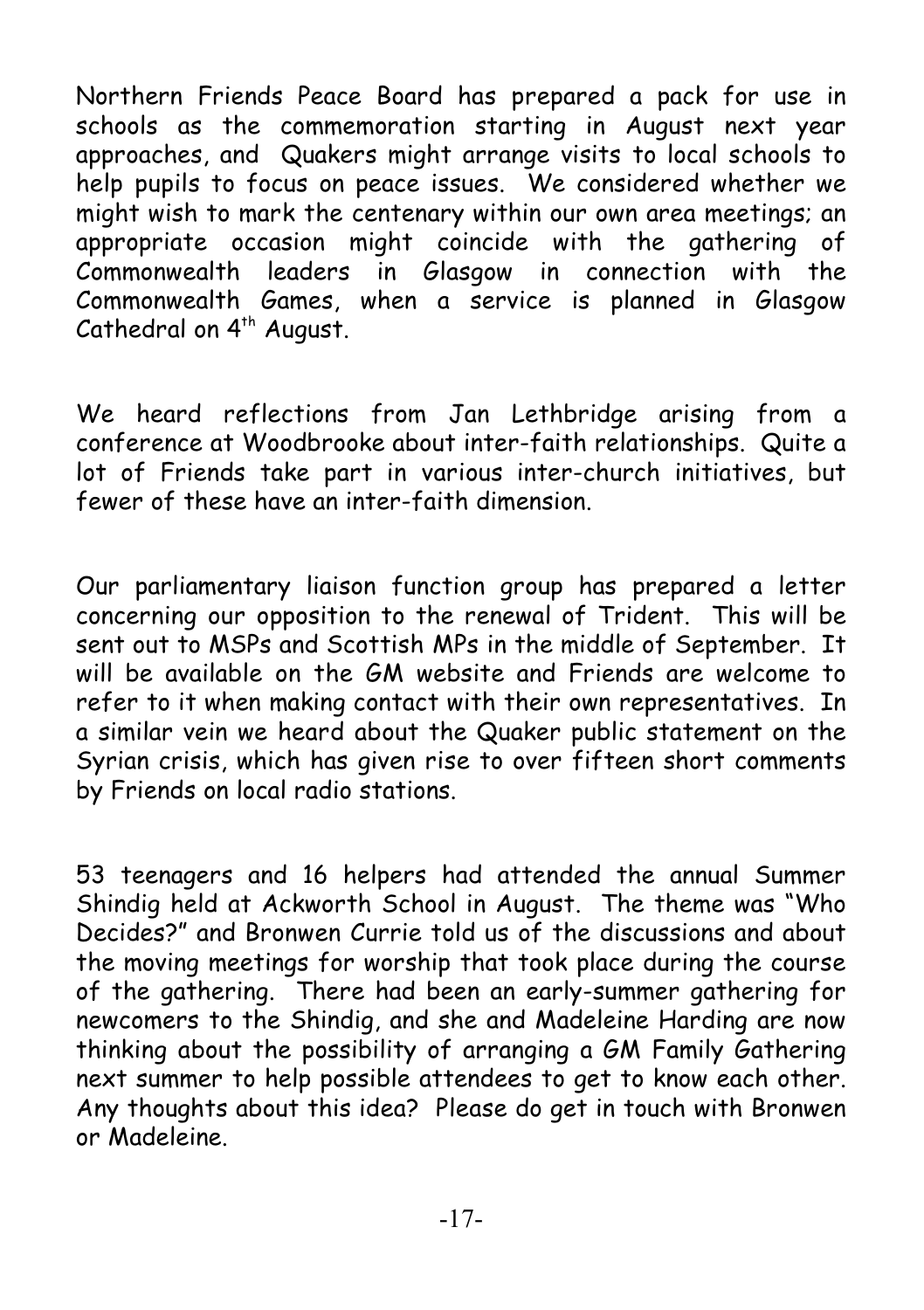The Solas Festival – an "arts festival with soul" – was held at the Bield Retreat Centre, Perth this summer. Pete Stuart told us that two separate Meetings for Worship had been incorporated into the programme, with the help of Perth Friends.

After the formal business it was our pleasure to welcome Paul Parker to our afternoon session. Paul has served as Recording Clerk at Friends House for the past two years. He is

- secretary to Yearly Meeting, Meeting for Sufferings and the BYM trustees;
- senior staff member for 141 employed staff; and
- · the public face of Quakerism in Britain for government, the churches, the media and for overseas Quakers.

He is convinced that Friends today have an important message to offer to an uncertain world. As a faith group we are ourselves used to living with uncertainty, knowing that life is a journey which is bound to bring new insights and revelation. We need to find our voice on issues like peace, corruption in high places and the abuse of power – just as Friends did in the seventeenth century!

Then we started to reflect on the two questions "What is our personal ministry? What is the ministry of our own meeting?" Each meeting is different. We all know that living up to the standards of our Quaker testimonies is far from easy, but we should recognise that we all have gifts: these are not the same for each of us, so it is not surprising that meetings vary. We spent time in small groups thinking what our own meeting is like, and what image it projects to the world. Paul's talk began and concluded with thoughts about these essential communities of Friends; about how we sustain and develop all the relationships within our meeting, and how we nourish them through the act of silent worship.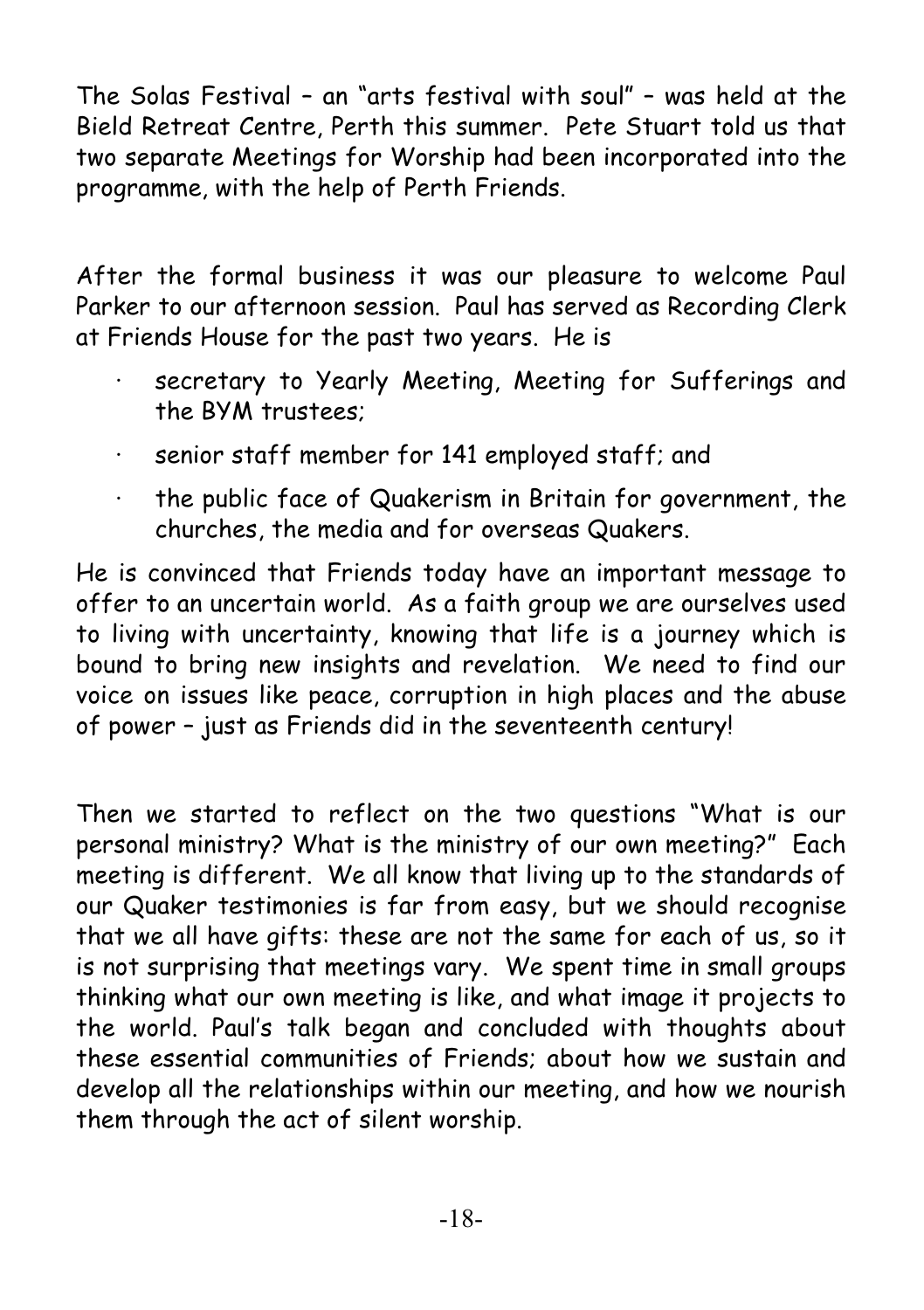#### **Directions to Crown Terrace**

Allow 10-15 mins from rail/bus stations if walking by Bridge St and Union St; 5-10 mins via steep steps.

Parking at the Meeting House for disabled Friends only. For other parking, see multi-storey car park on the map.